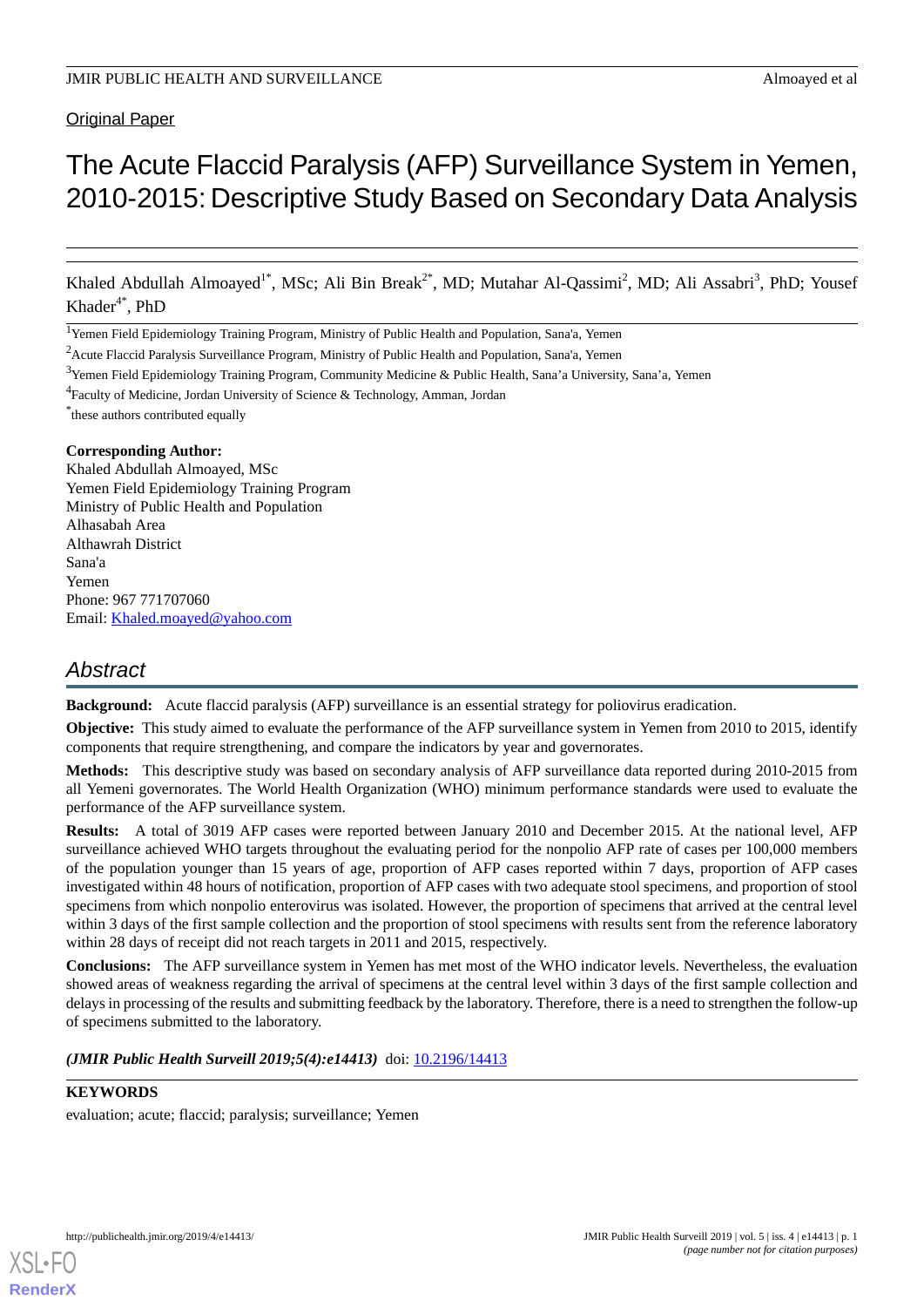# *Introduction*

## **Background**

Poliomyelitis is a highly infectious disease caused by an enterovirus that is transmitted through the fecal-oral route or, less frequently, by a common vehicle. It affects the nervous system and can cause total paralysis in a matter of hours [[1\]](#page-6-0). Paralytic polio occurs in less than 1% of children infected with poliovirus. The paralysis can cause weakness of the limbs, usually in the legs, and while some patients subsequently recover, around two-thirds suffer permanent paralysis [[2\]](#page-6-1). Among those paralyzed, 5%-10% die when their breathing muscles become immobilized [\[1](#page-6-0)]. Polio mainly affects children under 5 years of age. Polio cases have decreased by over 99% since 1988, from an estimated 350,000 cases in more than 125 endemic countries to 74 reported cases in 2015. Recently, polio has become endemic in three countries: Afghanistan, Pakistan, and Nigeria [[1,](#page-6-0)[3](#page-6-2)]. There are three types of polio virus: type 1, type 2, and type 3. Cases of type 3 dropped to the lowest level, where the last case was reported in November 2012 in Nigeria [[1\]](#page-6-0).

Acute flaccid paralysis (AFP) is a clinical syndrome characterized by rapid onset of weakness, including weakness of respiratory function and swallowing, progressing to maximum severity within several days to weeks. This weakness is considered flaccid (ie, no spasticity) because the lesion affects the lower motor neuron, decreasing muscle tone and diminishing tendon reflex [[4](#page-6-3)[,5](#page-6-4)]. Because poliomyelitis causes AFP, highly sensitive surveillance for AFP with immediate case investigation and specimen collection are critical for the detection of wild poliovirus circulation, with the ultimate objective of polio eradication. AFP surveillance is also critical for polio-free certification [\[4,](#page-6-3)[6,](#page-6-5)[7](#page-6-6)].

#### **Acute Flaccid Paralysis Surveillance in Yemen**

Yemen is located in the Middle East on the southern tip of the Arabian Peninsula, bordered on the west side by the Red Sea, on the north side by Saudi Arabia, on the south side by the Arabian Sea, and on the northeast side by Oman. The area is  $527,970 \text{ km}^2$  in size. In 2016, the total population of Yemen was about 26 million and the population of children less than 15 years of age was estimated to be 13.3 million. Yemen is divided into 22 governorates and 333 districts. The AFP surveillance system covers all 22 governorates, 333 districts, and about 1857 reporting sites, including the main hospitals and health centers in the country.

The AFP surveillance system was launched in Yemen in 1998 as part of the polio eradication initiative announced by the World Health Organization (WHO) in 1988. The last poliovirus outbreak in Yemen was in February 2005, when 479 cases of wild polio were reported during that outbreak; the last case reported was in February 2006. Yemen had three different outbreaks of circulating vaccine-derived polio viruses (VDPV) since April 2011: one type 2 VDPV and two separate emergencies of type 3 VDPV outbreaks [\[8](#page-6-7)].

#### **Evaluation Rationale**

Regular analysis of data generated from an AFP surveillance system is important in evaluating and improving the performance of the system. This ensures optimal performance of the system and guarantees timely detection of wild poliovirus reimportation. The WHO has developed a set of performance indicators in order to ensure that AFP surveillance is adequately conducted to accurately guide the polio eradication initiative [[4](#page-6-3)[,6,](#page-6-5)[7\]](#page-6-6). To our knowledge, the AFP surveillance system has not yet been evaluated at the central level; it was evaluated only in the Ibb and Hadhramout governorates [\[9](#page-6-8),[10\]](#page-6-9). This study aimed to evaluate the performance of the AFP surveillance system in Yemen from 2010 to 2015, identify components that require strengthening, and compare the indicators by year and governorates.

# *Methods*

This descriptive study was based on secondary data of AFP surveillance from all Yemeni districts and governorates over 6 years: 2010-2015. WHO standard indicators were used as reference to evaluate the performance of the AFP surveillance system [\[4](#page-6-3)].

The following seven WHO standard indicators were used:

- 1. Annualized nonpolio AFP rate: ≥2 AFP cases/100,000 members of the population under 15 years of age.
- 2. Adequacy of stool specimens: proportion  $(\geq 80\%)$  of AFP cases with two adequate stool specimens.
- 3. Timeliness of case notification: proportion (≥80%) of AFP cases reported within 7 days.
- 4. Timeliness of case investigation: proportion (≥80%) of AFP cases investigated within 48 hours of notification.
- 5. Timeliness of specimen's arrival at the central level: proportion (≥80%) of specimens that arrived at the central level less than 3 days from first sample collection.
- 6. Nonpolio enterovirus isolation rate: proportion  $(\geq 10\%)$  of stool specimens from which nonpolio enterovirus was isolated.
- 7. Timeliness of specimen processing in the laboratory: proportion (≥80%) of stool specimens with results sent from Naval Medical Research Unit Three (NAMRU-3) less than 28 days after receipt.

Data were analyzed using Microsoft Excel software. Descriptive analyses were conducted to describe the epidemiology of AFP in Yemen and to generate statistics based on the standard WHO-specified performance indicators for AFP surveillance.

# *Results*

# **Distribution of Acute Flaccid Paralysis Cases**

A total of 3019 AFP cases were reported between January 2010 and December 2015. Most cases were from Alhudaidah (363/3019, 12.02%) and Ibb (274/3019, 9.08%), while Almahara had the lowest number of cases (29/3019, 0.96%). [Figure 1](#page-2-0) shows the distribution of AFP cases by governorate in Yemen from 2010 to 2015. A total of 20.34% of cases (614/3019) were

**[RenderX](http://www.renderx.com/)**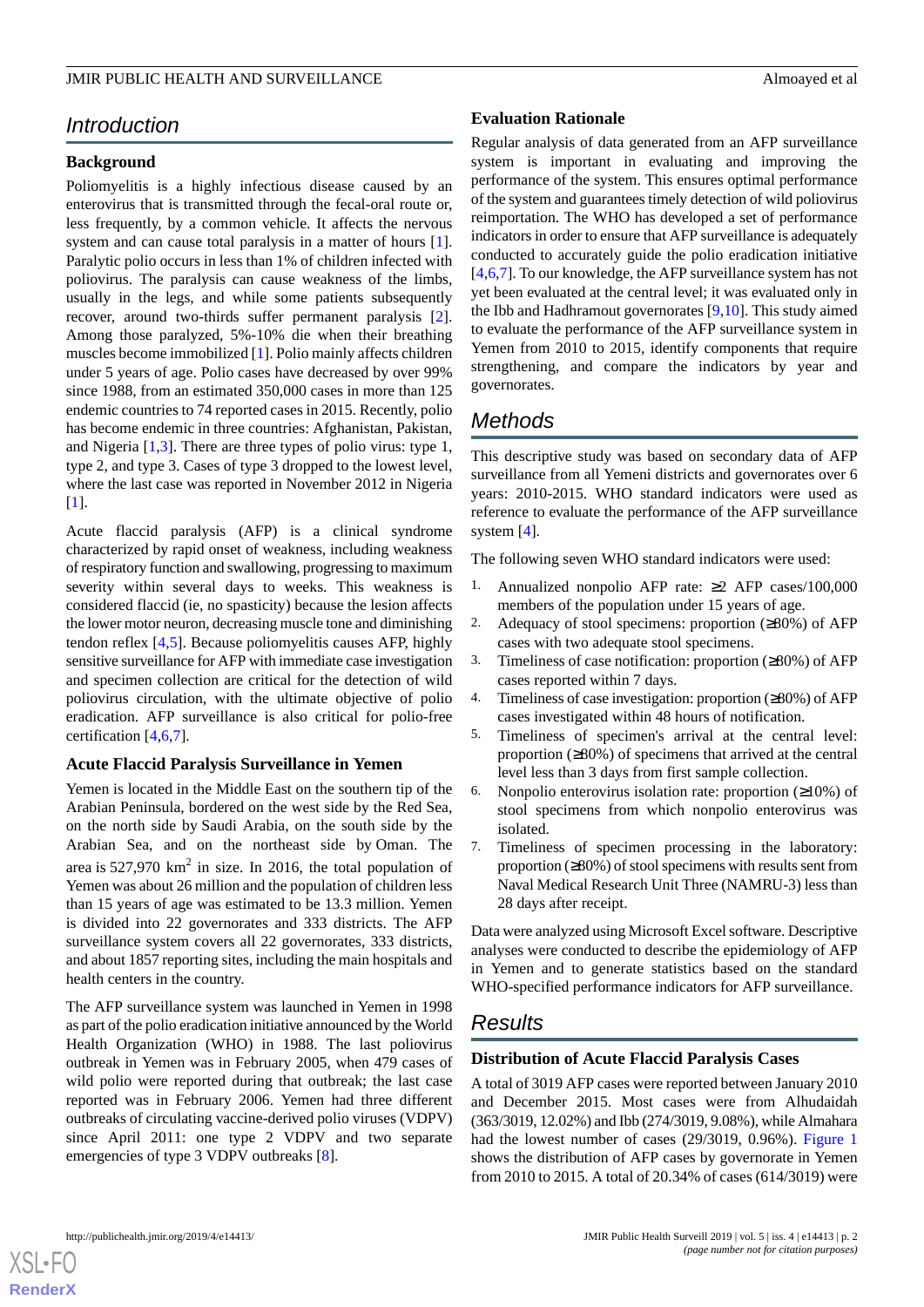reported in 2013 and 12.79% (386/3019) were reported in 2011 (see [Figure 2\)](#page-3-0).

<span id="page-2-0"></span>Figure 1. Distribution of acute flaccid paralysis (AFP) cases by governorate in Yemen from 2010 to 2015.

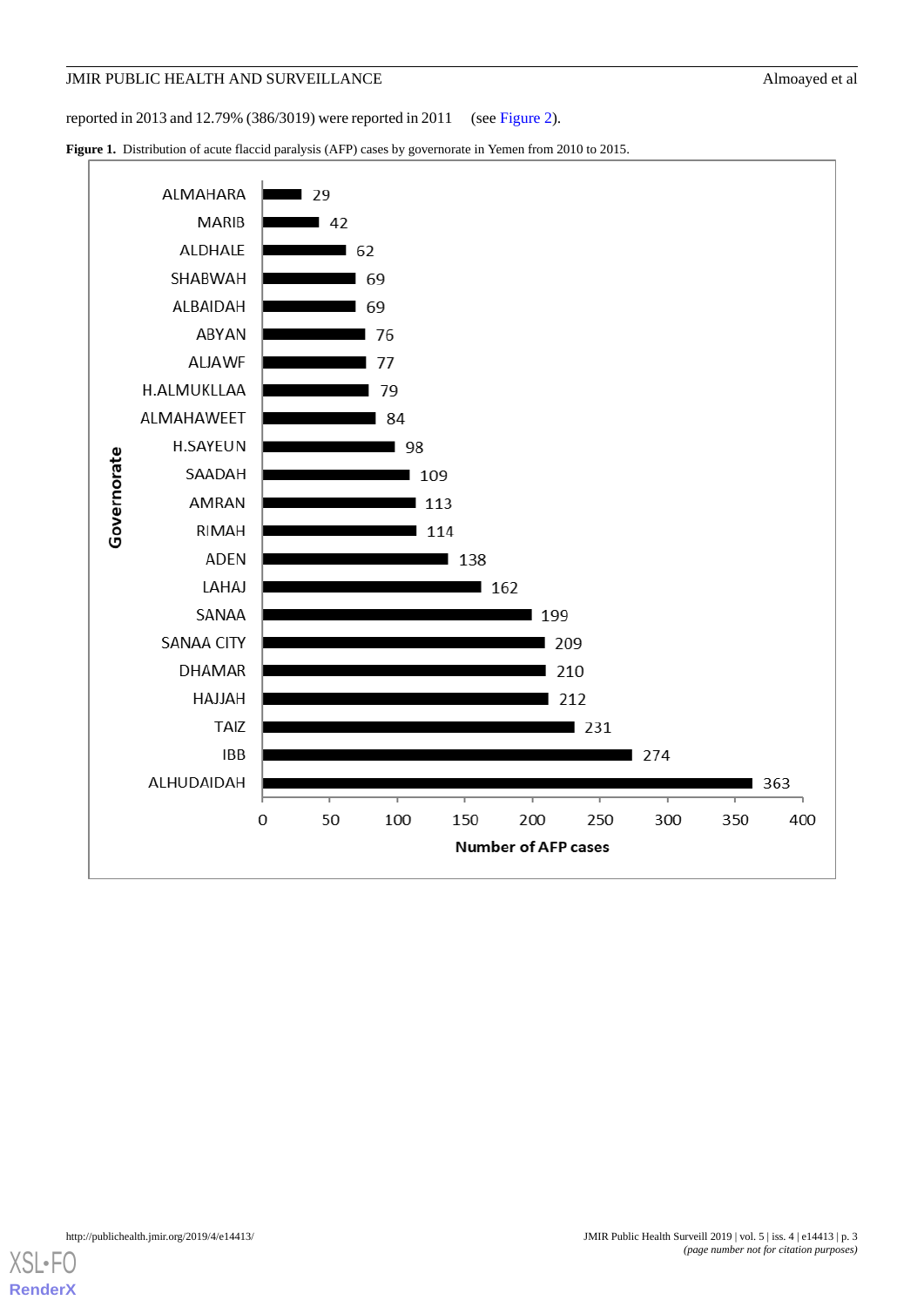<span id="page-3-0"></span>**Figure 2.** Distribution of acute flaccid paralysis (AFP) cases per year in Yemen from 2010 to 2015.



#### **Performance Indicators at the National Level**

<span id="page-3-1"></span>[Table 1](#page-3-1) shows the performance indicators of the AFP surveillance system in Yemen from 2010 to 2015. All performance indicators of the AFP surveillance system reached the WHO standard indicator levels in 2010, 2012, and 2014. In 2011, the proportion of specimens that arrived at the central level less than 3 days from the first sample collection was below the WHO standard indicator of 80%. During this year, this indicator level was achieved only in 75% of specimens. In addition, the proportion of stool specimens with results sent from the laboratory less than 28 days after receipt was 76% in 2013 and 48% in 2015, which are lower than the WHO standard indicator of 80%.

**Table 1.** Performance indicators of the acute flaccid paralysis (AFP) surveillance system, Yemen, 2010-2015.

| Indicator                                                                                                     | Target    | Year |      |      |      |      |      |
|---------------------------------------------------------------------------------------------------------------|-----------|------|------|------|------|------|------|
|                                                                                                               |           | 2010 | 2011 | 2012 | 2013 | 2014 | 2015 |
| Nonpolio AFP detection rate/100,000 population members under 15 years of age,<br>number of cases              | $\geq$ 2  | 3.9  | 3.4  | 4.0  | 5.1  | 4.6  | 4.1  |
| Proportion of AFP cases reported within 7 days, %                                                             | $\geq 80$ | 89   | 85   | 84   | 82   | 86   | 85   |
| Proportion of AFP cases investigated within 48 hours of notification, %                                       | $\geq 80$ | 100  | 100  | 99   | 100  | 98   | 99   |
| Proportion of AFP cases with two adequate stool specimens, %                                                  | $\geq 80$ | 97   | 91   | 93   | 91   | 95   | 91   |
| Proportion of specimens that arrived at the central level within 3 days of first sample<br>collection, %      | $\geq 80$ | 92   | 75   | 91   | 87   | 87   | 85   |
| Proportion of stool specimens from which nonpolio enterovirus was isolated, %                                 | $\geq 10$ | 17   | 16   | 22   | 17   | 18   | 18   |
| Proportion of stool specimens with results sent from laboratory within 28 days of receipt<br>by laboratory, % | $\geq 80$ | 84   | 85   | 88   | 76   | 83   | 48   |

## **Performance Indicators at the Governorate Level**

# *Nonpolio Acute Flaccid Paralysis Detection Rate per 100,000 Members of the Population Under 15 Years of Age*

The nonpolio AFP detection rate in all governorates met the WHO standard indicator level of ≥2 AFP cases per 100,000 members of the population under 15 years of age during the sixth year. Both Almahara and Rimah governorates had the highest nonpolio AFP rates while Taiz had the lowest rate (see [Figure 3](#page-4-0)).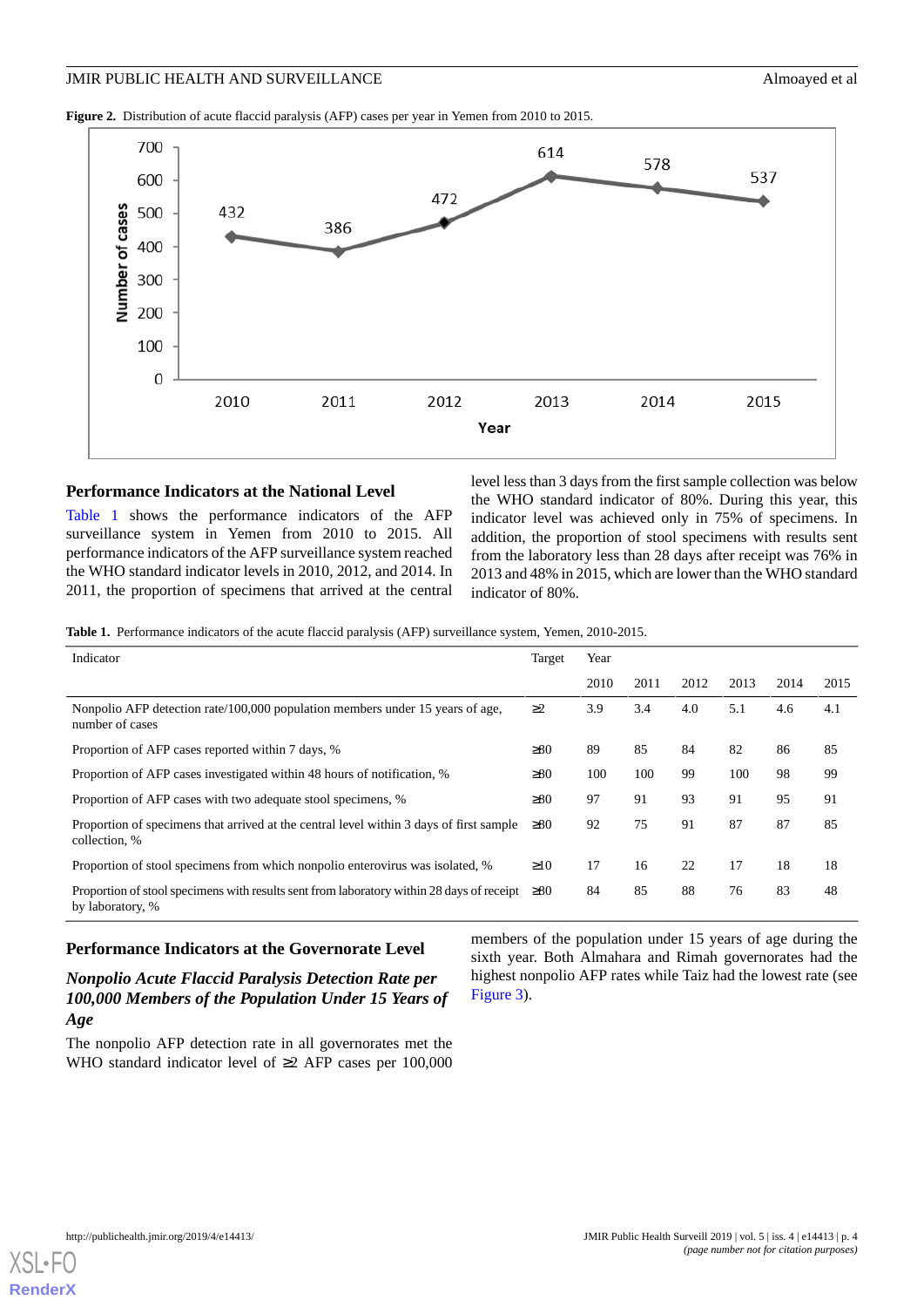<span id="page-4-0"></span>**Figure 3.** Average nonpolio acute flaccid paralysis (AFP) rate/100,000 members of the population by governorate in Yemen from 2010 to 2015.



Governorate

# *Proportion of Acute Flaccid Paralysis Cases Investigated Within 48 Hours of Notification*

Similar to nonpolio AFP detection rate, the percent of AFP cases that were investigated within 48 hours of notification met the WHO standard indicator level of ≥80% in all governorates during the evaluation years.

# *Adequacy Rate of Stool Specimens*

A total of 17 out of 22 governorates (77%) achieved the WHO standard indicator level (≥80%) of proportion of AFP cases with two adequate stool specimens. A total of 5 governorates (23%) failed to achieve this indicator level, namely, Aldhalae, Abyan, Alhudaidah, Amran, and Dhamar.

# *Proportion of Acute Flaccid Paralysis Cases Notified Within 7 Days*

Only 9 out of 22 governorates (41%) notified officials of AFP cases within 7 days at the WHO standard indicator rate of ≥80% during the evaluation years.

# *Proportion of Stool Specimens From Which Nonpolio Enterovirus Was Isolated*

Aljawf and Hajjah were the only governorates that met the WHO standard indicator level of ≥80% of stool specimens from which

nonpolio enterovirus was isolated during all evaluation years. Although Alhudaidah, Lahj, and Sana'a governorates failed to reach the WHO standard indicator level in 1 year, they were considered the top 3 governorates regarding this indicator, following Aljawf and Hajjah.

# *Proportion of Specimens That Arrived at the Central Level Less Than 3 Days of the First Sample Collection*

The proportion of specimens that arrived at the central level within 3 days from the first sample collection reached the WHO standard indicator level (≥80%) in 7 of the 22 governorates (32%) during all evaluation years. These governorates were Aldhalae, Hadhramout Sayeun, Lahj, Rimah, Sa'adah, Sana'a, and Taiz. The other 15 governorates failed to achieve this indicator level in some years.

# *Proportion of Stool Specimens With Results Sent From the Laboratory Less Than 28 Days After Receipt*

In 2015, this WHO standard indicator level was not achieved by any of the governorates. In 2013, this indicator level was achieved by only 5 out of 22 (23%) governorates (see [Figure](#page-5-0) [4\)](#page-5-0).

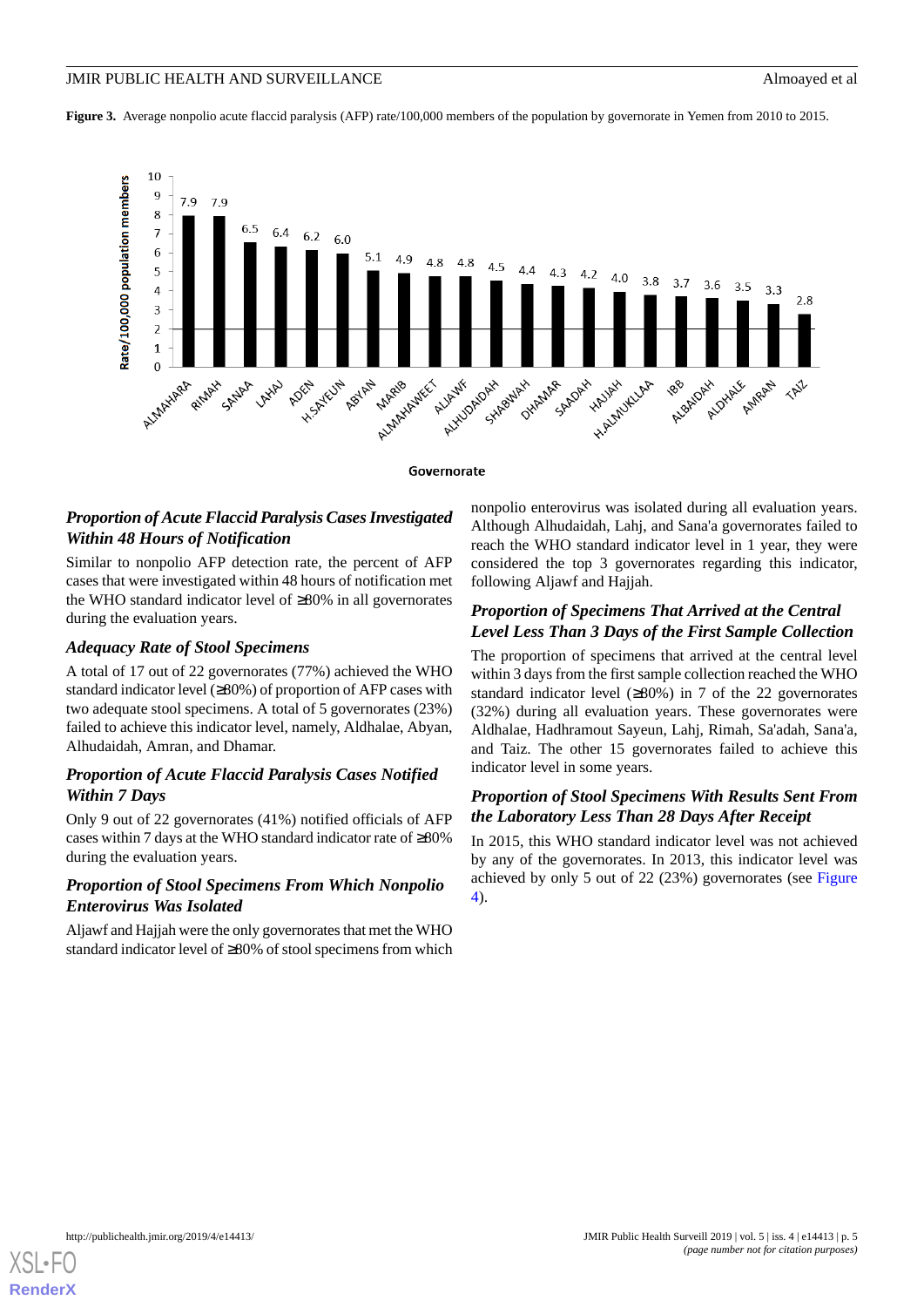<span id="page-5-0"></span>Figure 4. Percent of governorates that received laboratory results less than 28 days after receipt by the laboratory in Yemen from 2010 to 2015.



# *Discussion*

## **Principal Findings**

During the study period, Yemen was facing a threat of polio reintroduction from countries where the virus was still circulating [[8\]](#page-6-7). A strong AFP surveillance system is critical for the early detection of wild poliovirus circulation, with the ultimate objective of polio eradication. The findings of this study showed that the nonpolio AFP detection rate reached the WHO standard indicator level (≥2 AFP cases/100,000 members of the population under 15 years of age) throughout the study period. Furthermore, on disaggregating the nonpolio AFP rates by governorates, all governorates performed well. These results indicate that the AFP surveillance system was sensitive and able to detect any polio case reimported into the country during the study period [\[4](#page-6-3),[7\]](#page-6-6). Compared with other studies in different countries and periods, the nonpolio AFP rate in Yemen was similar to that in Sierra Leone (2005-2012) [\[11\]](#page-6-10) and Akwa Ibom State, Nigeria (2004-2009) [[12\]](#page-6-11), and higher than that in Iraq (1997-2011) [[13\]](#page-6-12), Hamdan, Iran (2002-2009) [\[14](#page-6-13)], South Africa (2005-2009) [[15\]](#page-6-14), Italy (1997-2007) [\[16](#page-7-0)], and Brazil (1990-2000) [\[17](#page-7-1)].

Increasing the proportion of AFP cases notified within 7 days increases the chance of timely investigation and response needed to prevent further transmission of infection. This study showed that the proportion of AFP cases notified within 7 days in Yemen was slightly higher than the WHO standard of ≥80% throughout the study period. This finding is better than that from Iraq (1997-2011) [\[13](#page-6-12)]. The positive performance of this indicator indicates that there would be a better chance of collecting stool specimens within 14 days.

The AFP surveillance system succeeded in investigating more than 98% of AFP cases within 48 hours of notification at the national level and more than 96% at the governorate level, exceeding the WHO standard indicator level of ≥80%. These

[XSL](http://www.w3.org/Style/XSL)•FO **[RenderX](http://www.renderx.com/)**

proportions are higher than the reported proportions from South Africa and Iraq and are similar to the proportions reported in Akwa Ibom State, Nigeria [[12,](#page-6-11)[15](#page-6-14)]. When investigating AFP cases, many important data are collected, such as notification data, clinical case history, and vaccination status; collection of two adequate stool specimens also occurs at this time.

The proportion of AFP cases with collection of two adequate stool specimens is an important indicator for any AFP surveillance system. In this study, Yemen's AFP surveillance system exceeded this indicator level throughout the study period. The rate of adequate specimens collected in Yemen was 93% of total cases. This rate was high when compared to that in many countries around the world. However, 5 out of 22 (23%) governorates were not strong in this indicator. A total of 13 out of 22 (59%) governorates that failed to surpass the WHO standard indicator level (≥80%) of AFP cases notified within 7 days were able to reach the WHO standard indicator level (≥80%) of AFP cases with collection of two adequate stool specimens, except the Alhudaidah governorate in 2013.

At the national level, the proportion of specimens that arrived at the central level within 3 days of the first sample collection reached the WHO standard indicator level (≥80%) during all evaluation years except 2011 (75%), when a political revolution occurred. Because of that revolution, the internal situation of the country deteriorated, the main roads were closed, and fuel supply deliveries decreased and sometimes stopped. As a result, the proportion of specimens that arrived at the central level within 3 days of the first sample collection decreased dramatically from 2010 (92%) to 2015 (85%). This performance was also reflected at the governorate level, where most of the governorates failed to maintain the specimens' arrival rate above the WHO standard. Surprisingly, Sana'a City failed to achieve this indicator level for 4 years out of 6, although that was at the central level of the system.

After the arrival of stool specimens at the central level, they were sent to the NAMRU-3 laboratory in Egypt for diagnosis.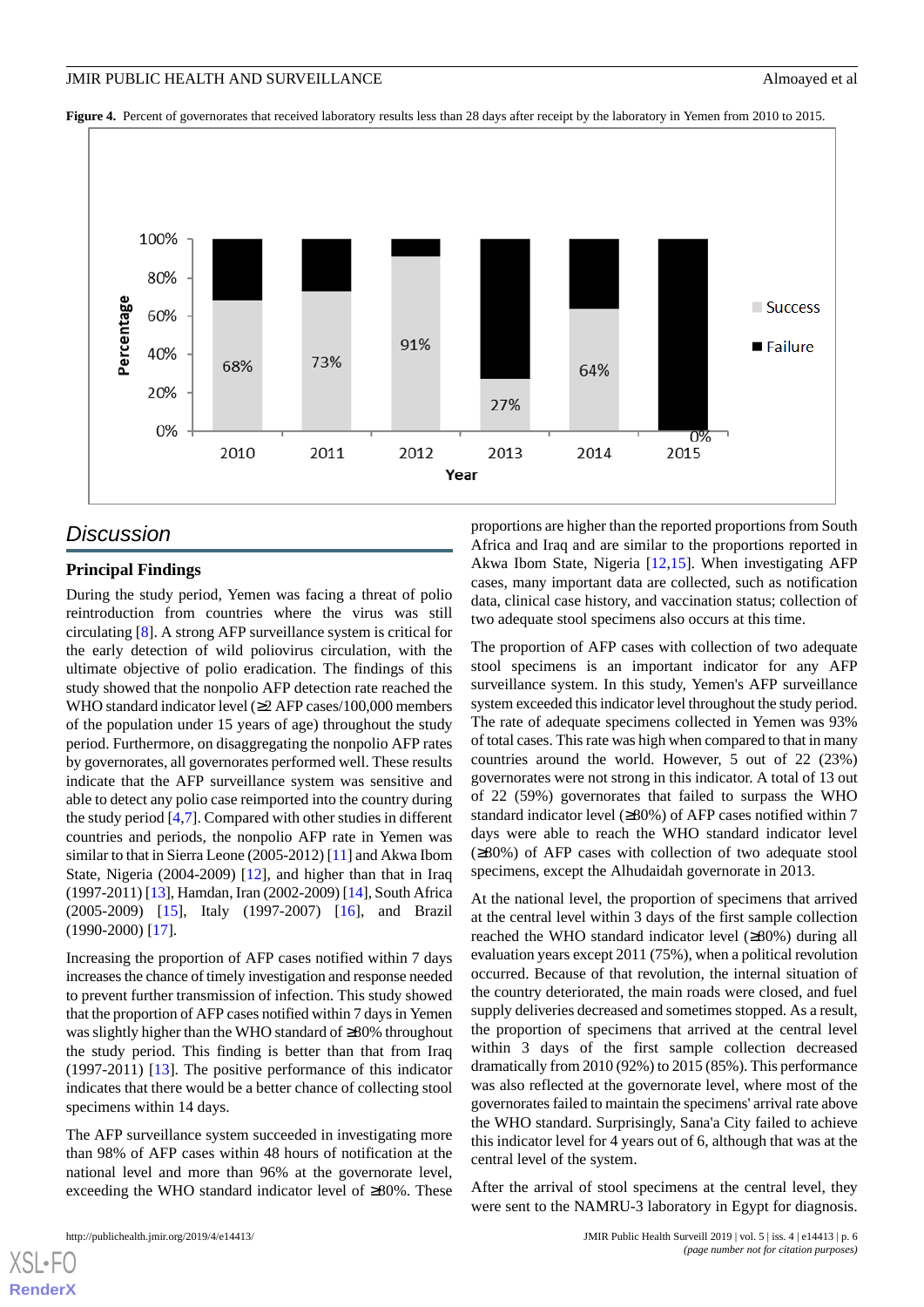Nonpolio enterovirus should be isolated from at least 10% of stool specimens received at the laboratory in order to meet WHO standards [\[4](#page-6-3),[7\]](#page-6-6). This indicator evaluated the quality of the reverse cold chain process and how well the laboratory was able to perform the routine isolation of enterovirus. Yemen's AFP surveillance system would have been able to achieve this indicator level throughout the study period; however, the electricity was suspended for some lengthy periods in the country, particularly in 2011. Only 2 governorates out of 22 (9%)—Aljawf and Hajjah—achieved this indicator level during the entire study period, while 20 (91%) governorates failed in some of the years: 13 governorates in 1 year, 2 governorates in 2 years, and 5 governorates in 3 years. The diagnosis of AFP cases and the feedback via results from the NAMRU-3 to

Yemen's AFP surveillance system is an essential step to control and investigate polio outbreaks when they occur. The performance of the NAMRU-3 failed to fulfill the WHO standard indicator level (≥80%) regarding sending back results within 28 days of stool specimen receipt in 2013 and 2015. This performance standard indicator level was achieved less in Yemen than in Iraq, Nigeria, and South Africa [\[2](#page-6-1),[13](#page-6-12)[,15](#page-6-14)].

## **Conclusions**

The AFP surveillance system in Yemen has met most of the WHO standard indicator levels. One of its weaknesses is the delay in receiving results from NAMRU-3 laboratory. This delay could lead to negative consequences regarding detection of poliovirus. Supporting the reference lab in Yemen in testing AFP specimens is strongly recommended.

## **Conflicts of Interest**

<span id="page-6-0"></span>None declared.

# <span id="page-6-1"></span>**References**

- <span id="page-6-2"></span>1. World Health Organization. 2019 Jul 22. Poliomyelitis. URL: [https://www.who.int/immunization/diseases/poliomyelitis/](https://www.who.int/immunization/diseases/poliomyelitis/en/) [en/](https://www.who.int/immunization/diseases/poliomyelitis/en/) [accessed 2019-11-05]
- <span id="page-6-3"></span>2. European Centre for Disease Prevention and Control. Poliomyelitis. URL: <https://www.ecdc.europa.eu/en/poliomyelitis> [accessed 2019-11-08]
- 3. Centers for Disease Control and Prevention. 2019 Oct 24. Polio. URL:<http://www.cdc.gov/polio/> [accessed 2019-11-08]
- <span id="page-6-5"></span><span id="page-6-4"></span>4. WHO-Recommended Standards for Surveillance of Selected Vaccine-Preventable Diseases. Geneva, Switzerland: World Health Organization; 2003 Feb. URL: [http://www.vhpb.org/files/html/Meetings\\_and\\_publications/VHPB\\_Meetings/](http://www.vhpb.org/files/html/Meetings_and_publications/VHPB_Meetings/Kyiv2004/backgrounddoc/B1EWHOrecommendedstandardsforsurveillance.pdf) [Kyiv2004/backgrounddoc/B1EWHOrecommendedstandardsforsurveillance.pdf](http://www.vhpb.org/files/html/Meetings_and_publications/VHPB_Meetings/Kyiv2004/backgrounddoc/B1EWHOrecommendedstandardsforsurveillance.pdf) [accessed 2019-11-08]
- <span id="page-6-6"></span>5. Growdon J, Fink J. Paralysis and movement disorder. In: Braunwald E, Isselbacher KJ, editors. Harrison's: Principles Of Internal Medicine. 13th edition. New York, NY: McGraw-Hill; 1994:115-125.
- <span id="page-6-7"></span>6. Heymann DL. Polio eradication: Finishing the job, guaranteeing the investment. J Neurol Sci 2005 Jan;238:S18 Article number: IS108. [doi: [10.1016/s0022-510x\(05\)80073-5](http://dx.doi.org/10.1016/s0022-510x(05)80073-5)]
- <span id="page-6-8"></span>7. Weekly Epidemiological Record. Volume 73, issue 16. Geneva, Switzerland: World Health Organization; 1998 Apr 17. Acute flaccid paralysis (AFP) surveillance: The surveillance strategy for poliomyelitis eradication. URL: [https://www.](https://www.who.int/docstore/wer/pdf/1998/wer7316.pdf) [who.int/docstore/wer/pdf/1998/wer7316.pdf](https://www.who.int/docstore/wer/pdf/1998/wer7316.pdf) [accessed 2019-11-08]
- 8. World Health Organization. 2016. EMRO | Yemen | Countries | Polio eradication initiative. URL: [http://www.emro.who.int/](http://www.emro.who.int/polio/countries/yemen.html) [polio/countries/yemen.html](http://www.emro.who.int/polio/countries/yemen.html)
- <span id="page-6-10"></span><span id="page-6-9"></span>9. Alabhar N, Al-Serouri A, Break A, Al-Mohamadi K, Alseragy A. Ministry of Public Health and Population in Yemen. 2013. Evaluation of acute flaccid paralysis surveillance system in Ibb Governorate, Yemen. URL: [https://www.dropbox.com/](https://www.dropbox.com/s/k9htb1zifucu6wl/1st%20Y-FETP%20National%20Conference%20Book%2028-29%20Feb%202014.pdf?dl=0) [s/k9htb1zifucu6wl/1st%20Y-FETP%20National%20Conference%20Book%2028-29%20Feb%202014.pdf?dl=0](https://www.dropbox.com/s/k9htb1zifucu6wl/1st%20Y-FETP%20National%20Conference%20Book%2028-29%20Feb%202014.pdf?dl=0) [accessed 2019-11-25]
- <span id="page-6-11"></span>10. Saleh M, Al-Serouri A, Break A. Ministry of Public Health and Population in Yemen. 2013. Evaluation of acute flaccid paralysis surveillance system in Costal Hadramaut Governorate, Yemen. URL: [https://www.dropbox.com/s/k9htb1zifucu6wl/](https://www.dropbox.com/s/k9htb1zifucu6wl/1st%20Y-FETP%20National%20Conference%20Book%2028-29%20Feb%202014.pdf?dl=0) [1st%20Y-FETP%20National%20Conference%20Book%2028-29%20Feb%202014.pdf?dl=0](https://www.dropbox.com/s/k9htb1zifucu6wl/1st%20Y-FETP%20National%20Conference%20Book%2028-29%20Feb%202014.pdf?dl=0) [accessed 2019-11-25]
- <span id="page-6-12"></span>11. Sowa D. Evaluation of the acute flaccid paralysis surveillance (AFP) system in Sierra Leone, 2012. Int J Infect Dis 2014 Apr;21:144. [doi: [10.1016/j.ijid.2014.03.725](http://dx.doi.org/10.1016/j.ijid.2014.03.725)]
- <span id="page-6-13"></span>12. Bassey B, Gasasira A, Mitula P, Frankson U, Adeniji J. Surveillance of acute flaccid paralysis in Akwa Ibom State, Nigeria 2004-2009. Pan Afr Med J 2011 Oct 26;9(1). [doi: [10.4314/pamj.v9i1.71208](http://dx.doi.org/10.4314/pamj.v9i1.71208)]
- <span id="page-6-14"></span>13. Jasem JA, Marof K, Nawar A, Khalaf Y, Al-Hamdani F, Ali S, et al. An epidemiological analysis of acute flaccid paralysis and its surveillance system in Iraq, 1997-2011. BMC Infect Dis 2014 Aug 20;14:448 [[FREE Full text](https://bmcinfectdis.biomedcentral.com/articles/10.1186/1471-2334-14-448)] [doi: [10.1186/1471-2334-14-448\]](http://dx.doi.org/10.1186/1471-2334-14-448) [Medline: [25141887\]](http://www.ncbi.nlm.nih.gov/entrez/query.fcgi?cmd=Retrieve&db=PubMed&list_uids=25141887&dopt=Abstract)
- 14. Poorolajal J, Ghasemi S, Farahani L, Hosseini A, Bathaei SJ, Zahiri A. Evaluation of acute flaccid paralysis in Hamadan, Iran from 2002 to 2009. Epidemiol Health 2011;33:e2011011 [[FREE Full text](https://dx.doi.org/10.4178/epih/e2011011)] [doi: [10.4178/epih/e2011011](http://dx.doi.org/10.4178/epih/e2011011)] [Medline: [22111031](http://www.ncbi.nlm.nih.gov/entrez/query.fcgi?cmd=Retrieve&db=PubMed&list_uids=22111031&dopt=Abstract)]
- 15. Khuzwayo LS, Kuonza LR, Ngcobo NJ. Evaluating the acute flaccid paralysis surveillance system in South Africa, 2005-2009: An analysis of secondary data. Pan Afr Med J 2013;14:86 [\[FREE Full text](http://www.panafrican-med-journal.com/content/article/14/86/full/)] [doi: [10.11604/pamj.2013.14.86.2032\]](http://dx.doi.org/10.11604/pamj.2013.14.86.2032) [Medline: [23646222](http://www.ncbi.nlm.nih.gov/entrez/query.fcgi?cmd=Retrieve&db=PubMed&list_uids=23646222&dopt=Abstract)]

[XSL](http://www.w3.org/Style/XSL)•FO **[RenderX](http://www.renderx.com/)**